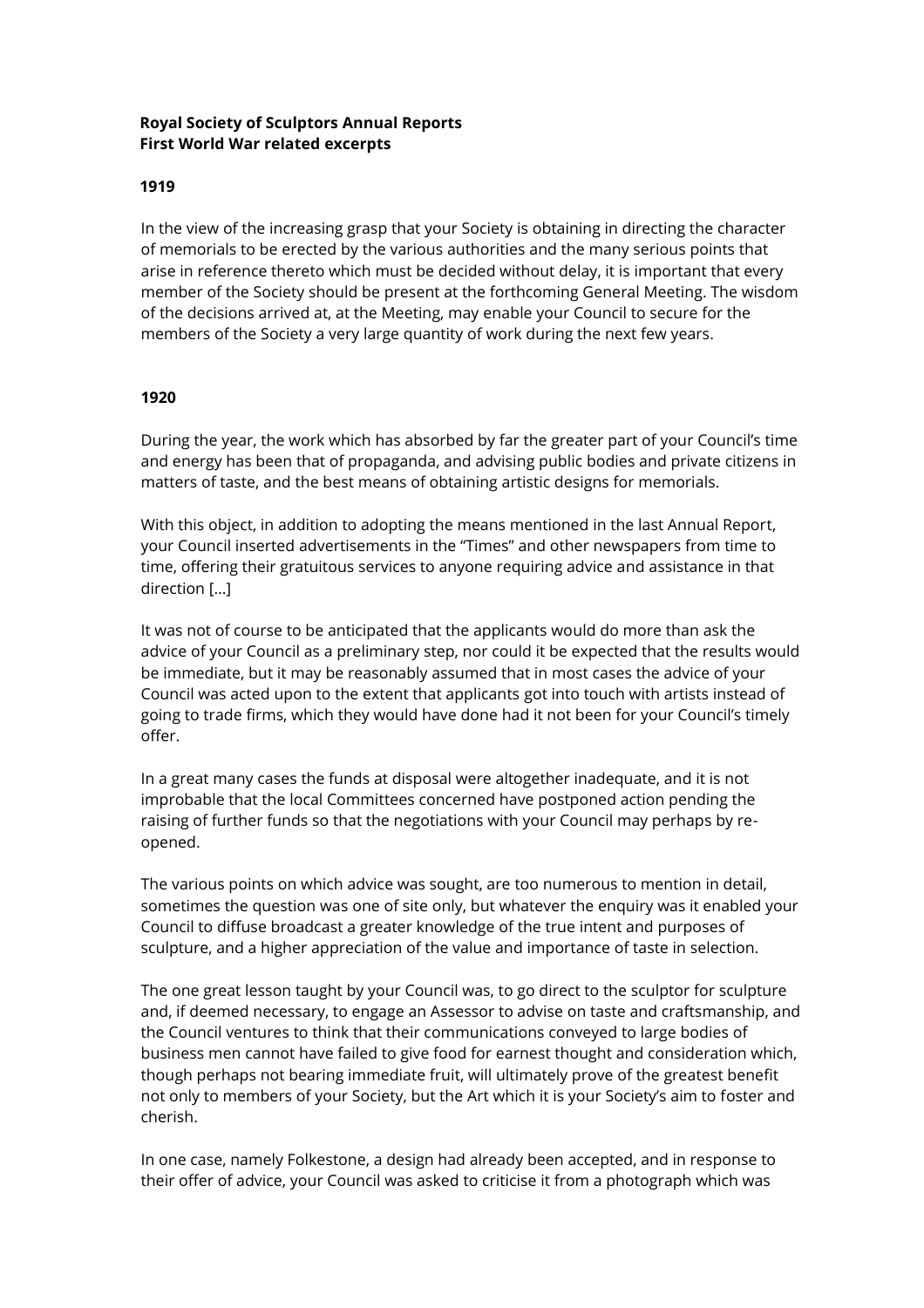submitted. The design not being one which could be approved by a body of artists, it was abandoned by the Local Committee, who then asked your Council to organise a competition for the memorial to cost £2000, afterwards increased through the influence of your Council to £3000.

Your Council appointed your President to act as Assessor, and the local Committee not only expressed high appreciation of the design chosen (which was found to be by Mr F. V. Blundstone) but congratulated themselves on having been able to obtain your Council's advice and assistance, thereby bringing to an end a disagreement amongst the Town Authorities extending over a considerable period, and which at one time threatened the abandonment of the idea of erecting a local memorial at all.

Another competition which your Council was asked to organise, viz., that of Leominster, has not reached fruition owing to the fact that the local Committee could not see their way to sign the Conditions, to essential points of which they took exception. The correspondence having revealed certain unsatisfactory features, members are strongly urged not to enter into any competition which may be advertised in connection with that town, without first ascertaining from your Secretary whether the conditions are fair and reasonable.

This warning may indeed apply to all competitions, and your Secretary will at all times be pleased to give information, or make inquiry into the *bonâ fides* of any competition advertised, on receipt of a card from members interested.

Your Council is gratified at the gradually expanding influence of your Society, as evidenced by questions on sculpture being referred to it by such public authorities as the War Office, the High Commissioner for New Zealand, the Royal Academy, and others.

The attention of your Council having been directed to the conditions of a competition for a War Memorial at Chatham, from which it appeared that an Architect had been appointed sole Assessor, notwithstanding that sculpture was to form an important feature, a letter was addressed to the Committee pointing out the desirability of appointing a Sculptor to act as joint Assessor with the Architect. To this reply was received expressing the opinion of the Royal Engineers War Memorial Committee that "the appointment of a joint Assessor for this competition will, under the circumstances, be unnecessary."

The unsatisfactory nature of this reply clearly demonstrates the need of unremitting propaganda, until the importance of having sculpture selected and judged by sculptors is instilled into the minds of all public bodies.

# **1921**

Your Council have continued the policy of making the aims of the Society known by circular and by advertisement in the public press, from which a great number of enquiries for advice, and information, have resulted, especially regarding proposed War Memorials.

In most cases, however, the insufficiency of funds, and the reluctance of local Committees to surrender their personal judgment to professional Assessors has proved a bar to progress, but there is every evidence that the value of the Society is getting more wildly known, and appreciated, and your Council entertain no doubt that the continuance of their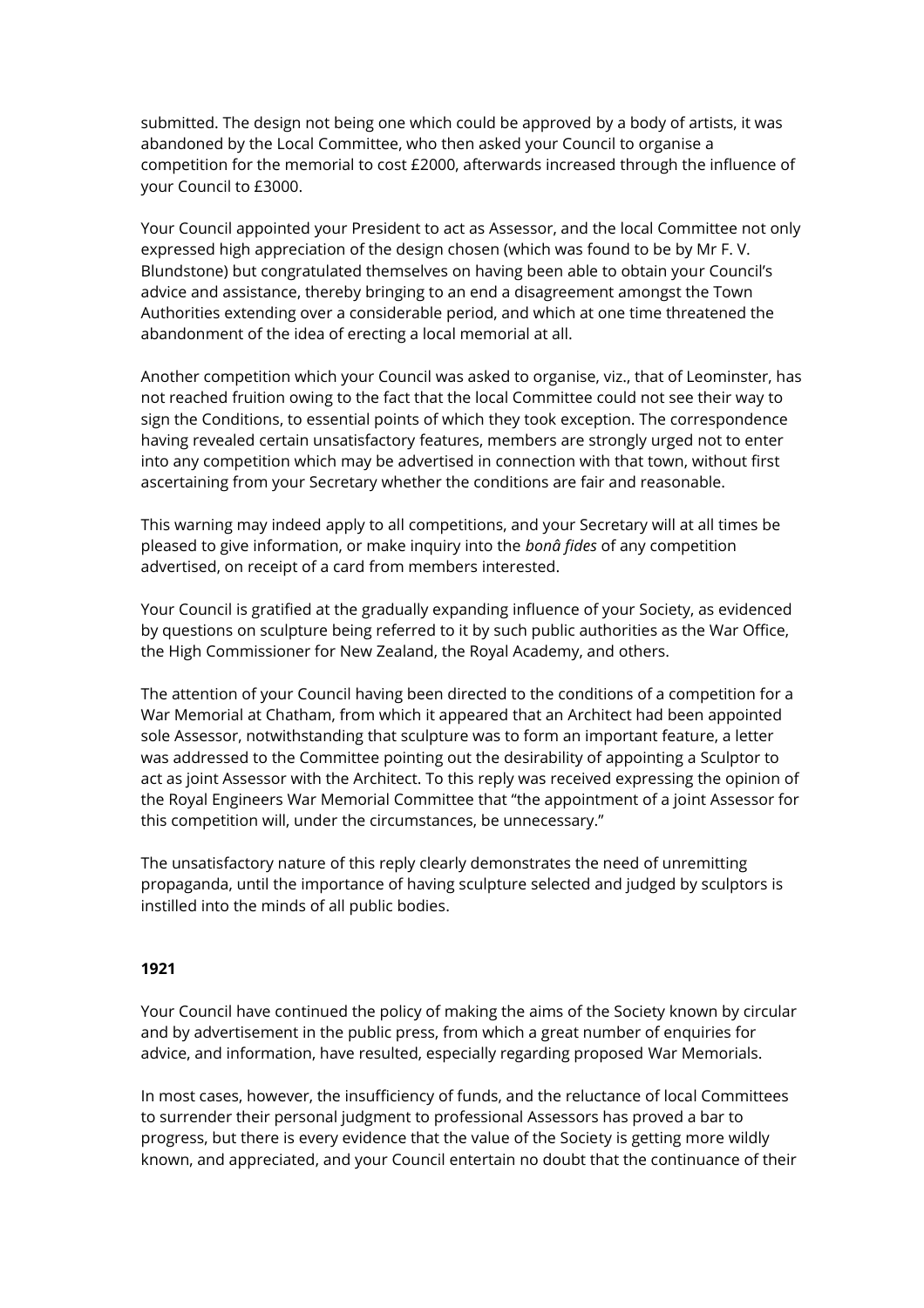efforts to inspire confidence amongst the uninitiated will slowly but surely be rewarded by ultimate success.

The activities of your Council in the direction have been extended to the Colonies, and India, and the various High Commissioners have expressed appreciation of the Council's efforts, and have transmitted the circulars to their respective Governments.

With reference to the War Office Competition for the reverse of a medal to be presented to certain foreign subjects, your Council has pleasure in reporting that the award was made by the professional assessors to MR. C. L. J. Doman, whose design was submitted to the King, and personally approved by him. The following letter was subsequently received from the Army Council :-

"Sir, I am commanded to request that you will be good enough to convey to the President and Member of the Royal Society of British Sculptors the grateful thanks of the Army Council for the whole-hearted assistance and support rendered by them in arranging, and participating in, the Subjects who assisted British prisoners of war.

"I am to say that the design executed by Mr. C. L. J. Doman which was considered by the Selection Committee to be the best and most suitable, has been submitted to his Majesty, who has been graciously pleased to approve it.

"The Council hope that, should occasion arise, they may again be permitted to receive similar assistance from your Society.

I am, Sir, Your obedient Servant *(Signed)* B. B. CUBITT.

### [….]

A completion of a War Memorial at Paisley, in which sculpture is to form an important feature, and in connection with which Sir Reginald Blomfield and Mr. D. Y. Cameron had been appointed Assessors, was brought to the notice of your Council.

As it appeared that owing to a serious illness Mr. Cameron would be unable to act, so that the onus of selection would fall entirely upon one man, your council wrote to the War Memorial Committee expressing willingness to appoint a Sculptor of standing to act as joint Assessor with Sir Reginald Blomfield, and assist him in his arduous task. Your Council regret that the Committee did not see their way to accept the offer of their good offices.

Dundee having decided to promote a Competition for a War Memorial, your Council in response to an invitation from the Dundee Committee, through your late President, appointed him to act as joint Assessor with an Architect, which appointment was duly acknowledged. Nothing further being heard for some considerable time a letter was addressed to Dundee asking how matters were progressing; after some further delay your Council were astonished to receive an intimation that on the grounds of the costliness of sculpture, it had been decided to put up something of an architectural character, and that therefore the services of a Sculptor Assessor would not be required.

From a newspaper report of the proceedings of the War Memorial Committee, which your Council had before them at the same time, it appeared that the statement made to your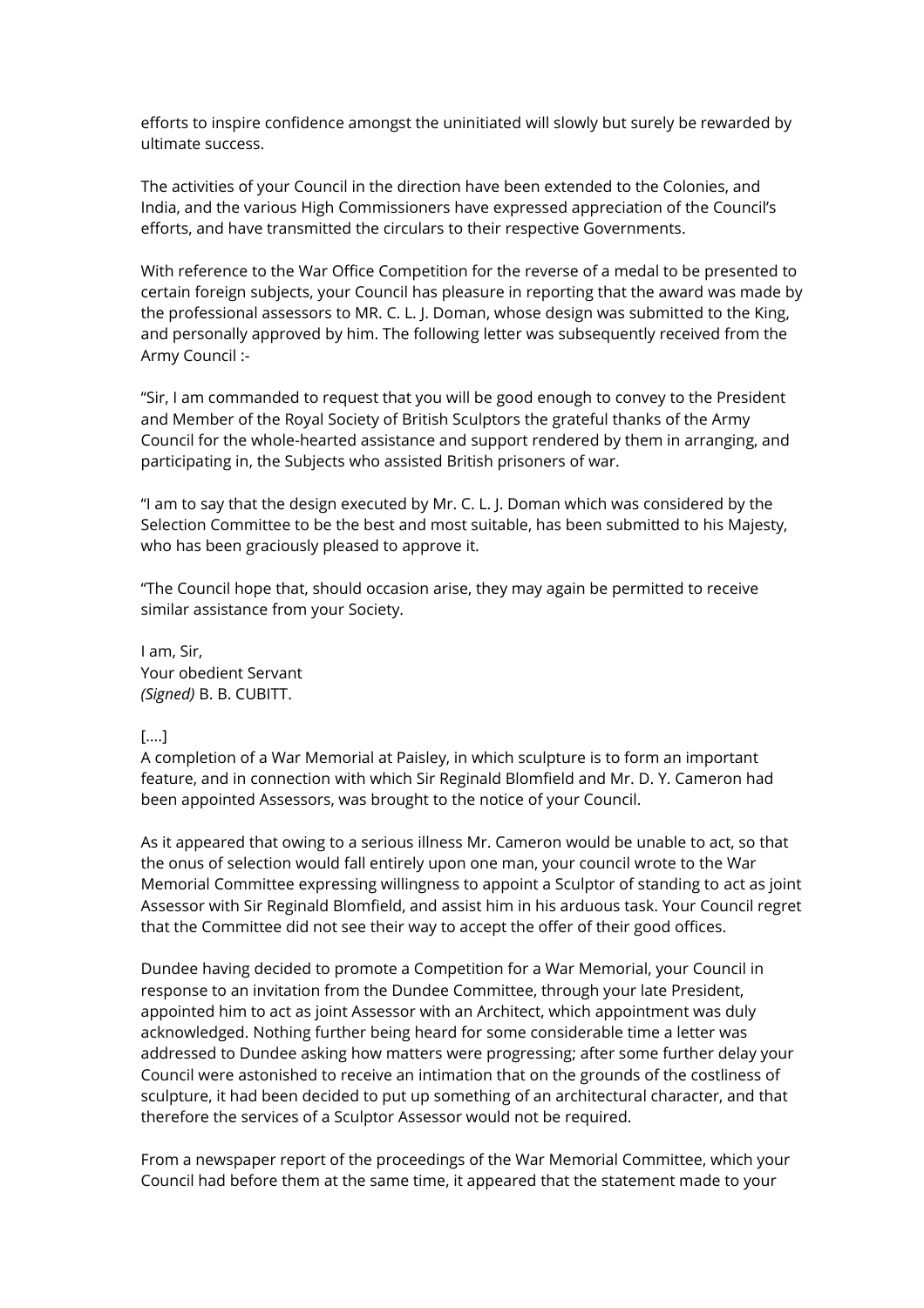Council as to the shortness of funds was hardly accurate, as it was still proposed to spend a sum identical with that mentioned in the invitation to Mr. Colton. The fact seemed to be that the Committee had altered the intention as to the character of the Memorial which they now decided should take an architectural form, owning to advice from a prominent Architect. In view of the fact that this decision was arrived at without consulting the definitely appointed Sculptor Assessor, your Council addressed a strong letter of protest to the War Memorial Committee, to which so far they received no reply.

In both the above cases and regarding the one at Chatham also your Council cannot but recognise the very strong influence of the Architect amongst all public bodies, owning no doubt to the fact that the maintenance of townships necessitates an Architect being appointed a permanent official of all Municipal Bodies. It is only natural that in cases of Memorials the Committee should turn to their Architect for preliminary advice, and his thoughts would obviously lay in the medium to which he is accustomed. Your Council have made, and continue to make strenuous efforts to counteract the influences by bringing the attention of local committees to the existence and importance of Sculpture in every case which comes to their notice.

### **1922**

As a result of their advertised offer to help in such matters, your Council have been consulted by a number of committees who proposed erecting memorials. A competition has been lately carried through for a War Memorial at Gwersyllt, Wrexham, and Mr. Cawthra has been awarded the first place and the commission. The Vice-President acted as assessor for the Society. The Council have been in negotiation regarding another and more important competition for a memorial, which they hope may be ultimately secured by a member. They have pleasure to report that the Committee for the Welsh National War Memorial recently invited the Council to nominate a member of the Society to join their committee of selection, as the representative of sculptors. Sir Hamo Thornycroft was appointed. The competition in this case is to be by invitation of the Welsh Committee. It is gratifying that for so very important a memorial our Society should have been asked to nominate the sculptor assessor.

#### **1923**

During the year a considerable number of notices of proposed memorials and competitions for memorials have been sent to Members from the Society's office. It is hoped that Members have benefited or will later do so. It is known that one very important competition has been secured by a Member—Mr. Montford having received the commission for the sculpture upon the National Memorial to be erected in Melbourne, for which a sum of about £40,000 will be expended upon the sculpture. Mr. Montford is to be congratulated upon his deserved success after having decided to try his fortune overseas.

### **1924**

During the year a considerable number of notices of proposed memorials have been issued to Members from the Society's office. As a result of these notices giving early intimation of proposed public memorials, it is gratifying to be able to report that the usefulness of this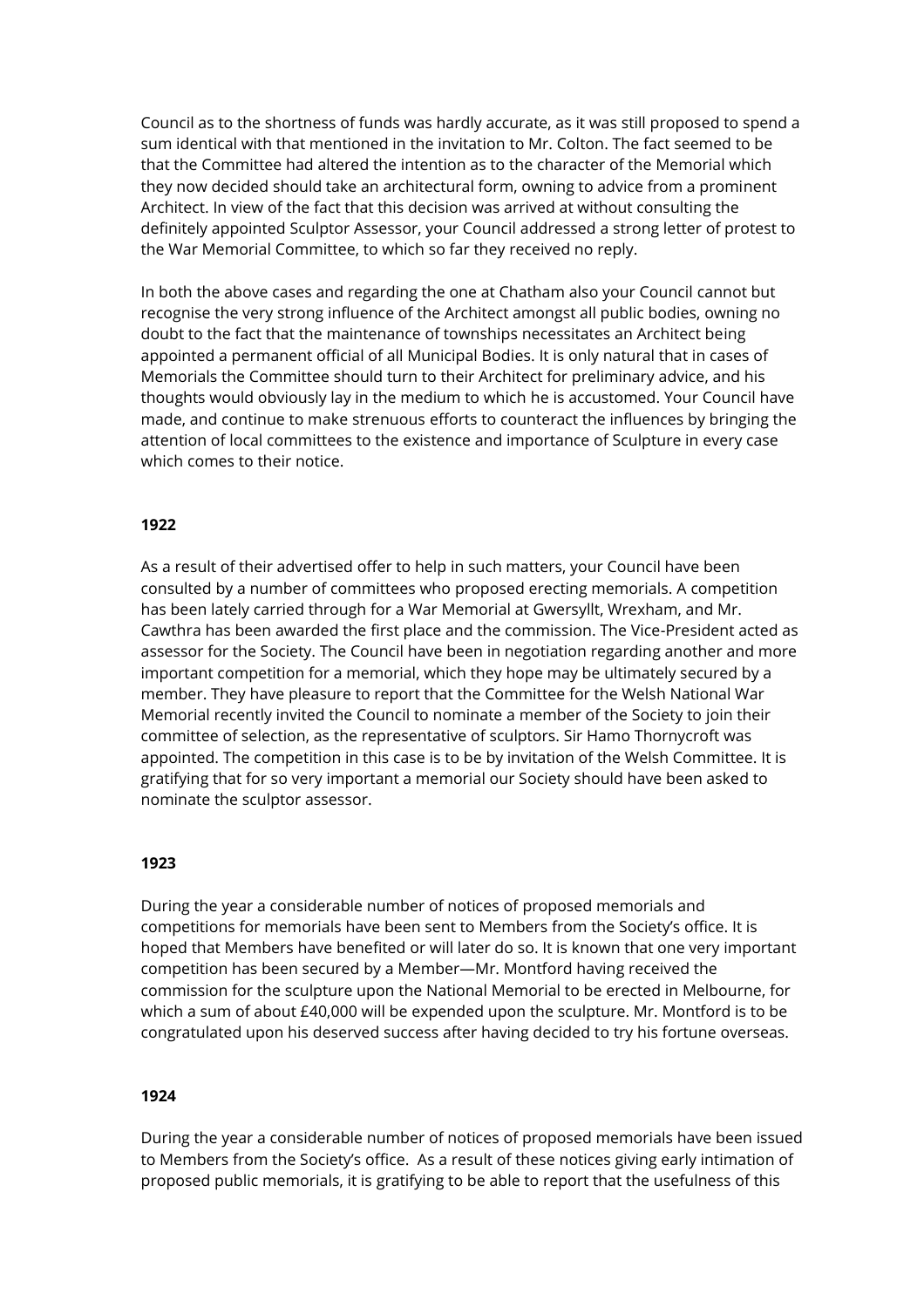official work is confirmed. During the past year—as a result—at least two Members have secured commissions. Mr. Brook Hitch has been awarded the order for the Ross Smith Memorial for Australia, and Mr. Bentham a War Memorial for Carnforth. Both these Members have thoughtfully written to express appreciation of this work of the Society, as otherwise they might never have heard of the invitations to submit designs.

# **1925**

Regarding the Canadian War Memorial International Competition, of which the Society gave Members an early intimation. As a result of the sending in of preliminary designs, two of your Members (amongst seven in all) were selected to prepare and submit their designs in a more elaborated form.

All members were also, through the Society, invited to contribute to the Special Exhibition of War Memorial designs held at the Imperial War Museum in the Autumn.

## **1929**

In May, your Council was requested by the President of H.M. Office of Works to nominate a representative to act as an assessor for the competition of designs for the Memorial statue to the late Field-Marshal Lord Haig. Your President was nominated for office. Your Council wish to put it on record that before they were approached the Office of Works had already arranged the competition.

Of the models submitted, the majority of the assessors placed that by Mr. Hardiman first. As the photos of this design, published in the Press, met with considerable public opposition, it is understood that Mr. Hardiman has agreed to prepare a modified design for further consideration.

# […]

The President (as the Society's nominee) reported having urged the Roads of Remembrance Committee to include amongst their chief operations, a real endeavour to get decorative British Sculpture introduced to add beauty and interest to the countryside and roads. In this he had so far succeeded that a strong Sculpture Advisory Committee had been formed to give assistance to would-be donors as to suitability of work and its site and setting.

The Roads of Remembrance Committee have taken practical steps by issuing broadcast some 8,000 copies of a carefully drawn up leaflet, one of which has been sent to each member. A good start has already been made, as Mr. Hartwell's "Goatherd's Daughter" is being acquired by the National Council for Animals Welfare, and it is proposed to erect this on an ideal site upon the village green of Chiddingfold on the border of Surrey and Sussex: possibly one of the most beautiful villages in the country. It is hoped that this movement, of great value to British sculptors, may be taken up and gradually spread.